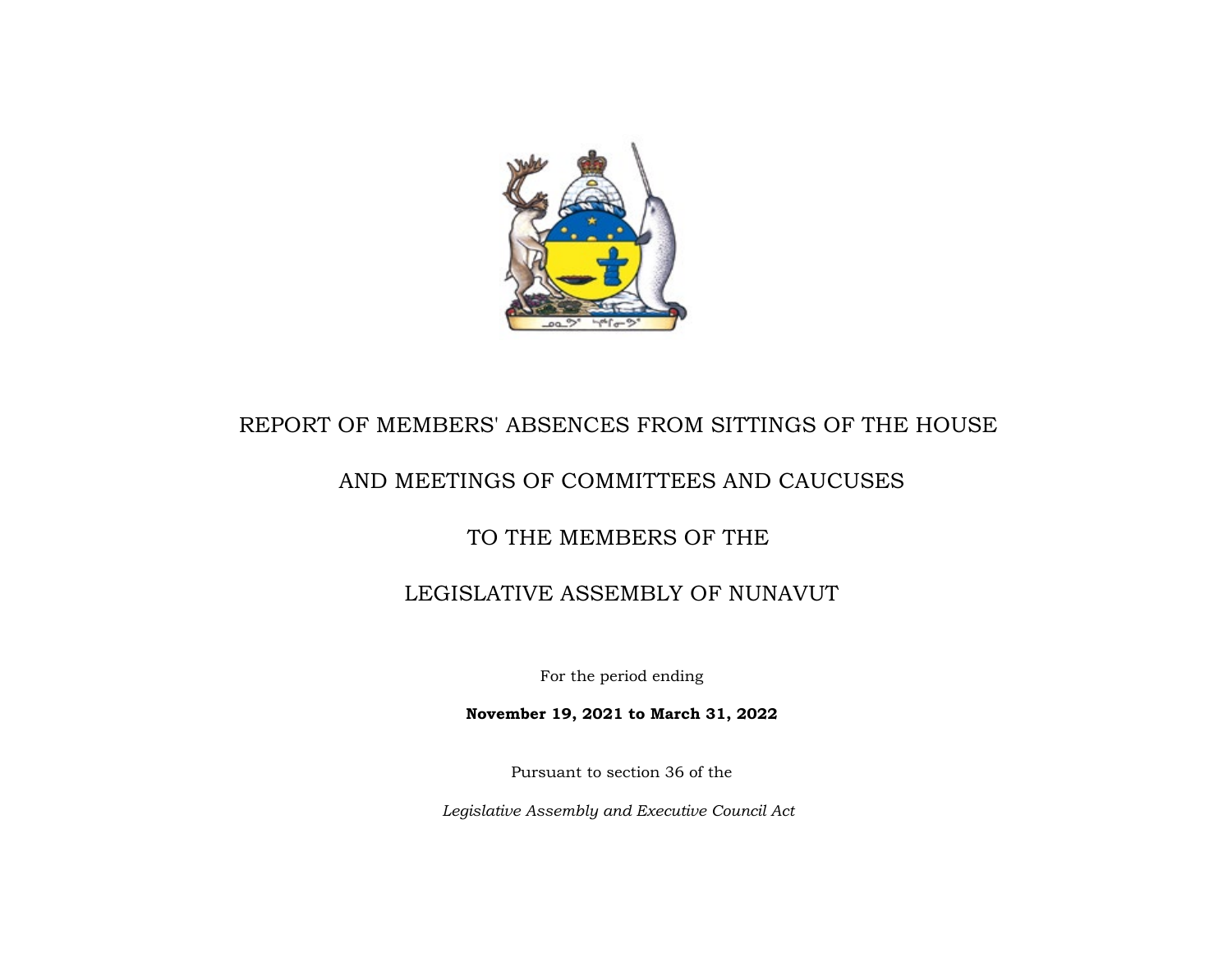### **Report of Members' Absences from Sittings of the House Members of the 6th Legislative Assembly November 19, 2021 to March 31, 2022 Legislative Assembly of Nunavut**

| Constituency                            | <b>Member</b>     |           | <b>Sitting</b><br><b>Days</b><br><b>Absent</b> | <b>Official</b><br><b>Business</b> | <b>Medical</b> | Other | <b>Total</b> |  |
|-----------------------------------------|-------------------|-----------|------------------------------------------------|------------------------------------|----------------|-------|--------------|--|
|                                         |                   |           | Total Days Absent ~<br>$\tilde{\phantom{a}}$   |                                    |                |       |              |  |
| Aggu                                    | Quassa            | Joanna    |                                                |                                    |                |       |              |  |
| <b>Aivilik</b>                          | Malliki           | Solomon   |                                                |                                    |                | ٠     |              |  |
| Amittug                                 | Kaernerk          | Joelie    |                                                |                                    |                |       |              |  |
| Arviat North - Whale Cove               | Main              | John      |                                                |                                    |                | ٠     |              |  |
| <b>Arviat South</b>                     | Savikataag        | Joe       |                                                |                                    |                |       |              |  |
| <b>Baker Lake</b>                       | <b>Simailak</b>   | Craig     |                                                |                                    |                | -     |              |  |
| Cambridge Bay                           | Gross             | Pamela    |                                                |                                    |                |       |              |  |
| Gjoa Haven                              | Akoak             | Tony      |                                                |                                    |                | ٠     |              |  |
| Hudson Bay                              | Qavvik            | Daniel    |                                                |                                    |                |       |              |  |
| Iqaluit - Manirajak                     | Arreak-Lightstone | Adam      |                                                |                                    |                | ۰.    |              |  |
| Iqaluit - Niaqunnguu                    | Akeeagok          | PJ        | 5                                              |                                    | 5              |       | 5            |  |
| Iqaluit - Sinaa                         | <b>Brewster</b>   | Janet     |                                                |                                    |                | ٠     |              |  |
| Iqaluit -Tasiluk                        | <b>Hickes</b>     | George    |                                                |                                    |                |       |              |  |
| Kugluktuk                               | Anavilok          | Bobby     | 6                                              |                                    | 6              | -     | 6            |  |
| <b>Netsilik</b>                         | Quqqiaq           | Inagayuk  |                                                |                                    |                |       |              |  |
| Pangnirtung                             | Nakashuk          | Margaret  | ٠                                              |                                    |                | -     |              |  |
| Quttiktuq                               | Akeeagok          | David     |                                                |                                    |                |       |              |  |
| Rankin Inlet North - Chesterfield Inlet | Sammurtok         | Alexander |                                                |                                    |                |       |              |  |
| Rankin Inlet South                      | Kusugak           | Lorne     |                                                |                                    |                |       |              |  |
| South Baffin                            | Joanasie          | David     |                                                |                                    |                | ٠     |              |  |
| Tununia                                 | <b>Nutarak</b>    | Karen     |                                                |                                    |                |       |              |  |
| Uqqummiut                               | Killiktee         | Mary      |                                                |                                    |                |       |              |  |

#### Notes:

*Management and Services Board (MSB), Regular Members' Caucus (RMC) and Full Caucus (FC) are held on Sessional and Committee Meeting Days.* 

First Sitting of 6th Assembly: Nov 19/21: 1 Sittings, 0 Meetings (Committee-0, RMC-0, FC-0, MSB-0) Full Caucus Retreat: Dec 6/21 - Dec 10/21: 7 Meetings (Committee-0, RMC-1, FC-5, MSB-1) Capital Estimates: Feb 7/22 - Feb 18/22: 17 Sittings, 0 Meetings (Committee-0, RMC-14, FC-2, MSB-1) Management Services Board: Jan 25/22 - Jan 27/22: 0 Sittings, 3 Meetings (Committee-0, RMC-0, FC-0, MSB-3) Winter Sitting: Mar 7/22 - Mar 22/22: 12 Sittings, 8 Meetings (Committee-2, RMC-3, FC-1, MSB-2) **Total Meetings in Report Period: Sittings - 30, Committee - 2, RMC - 18, FC - 8, MSB - 7**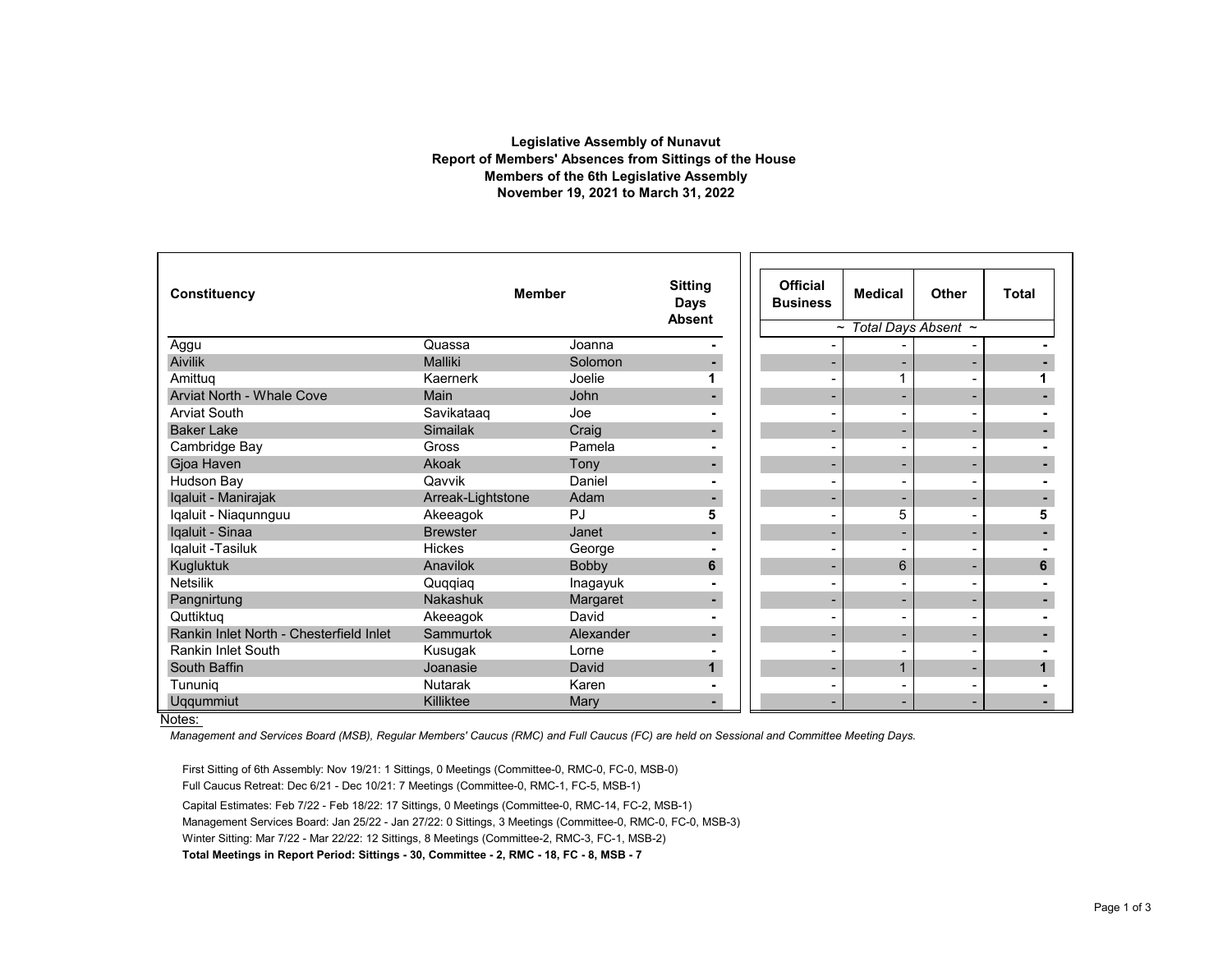### **Legislative Assembly of Nunavut Report of Members' Absences from Meetings of Standing Committees Members of the 6th Legislative Assembly November 19, 2021 to March 31, 2022**

| <b>Constituency</b>                     | <b>Member</b>     |           | <b>Standing</b><br><b>Committee</b><br><b>Meetings</b><br><b>Absent</b> | <b>Official</b><br><b>Business</b> | <b>Medical</b>           | Other                    | <b>Total</b>   |
|-----------------------------------------|-------------------|-----------|-------------------------------------------------------------------------|------------------------------------|--------------------------|--------------------------|----------------|
|                                         |                   |           |                                                                         | $\tilde{\phantom{a}}$              | Total Meetings Absent ~  |                          |                |
| Aggu                                    | Quassa            | Joanna    |                                                                         |                                    |                          |                          |                |
| <b>Aivilik</b>                          | Malliki           | Solomon   |                                                                         |                                    |                          |                          |                |
| Amittuq                                 | Kaernerk          | Joelie    |                                                                         |                                    |                          | 1                        |                |
| Arviat North - Whale Cove               | Main              | John      |                                                                         |                                    | -                        |                          |                |
| <b>Arviat South</b>                     | Savikataaq        | Joe       |                                                                         |                                    |                          | $\overline{\phantom{0}}$ |                |
| <b>Baker Lake</b>                       | Simailak          | Craig     |                                                                         |                                    | -                        | $\overline{\phantom{0}}$ |                |
| Cambridge Bay                           | Gross             | Pamela    |                                                                         |                                    |                          |                          |                |
| Gjoa Haven                              | Akoak             | Tony      |                                                                         |                                    |                          |                          |                |
| Hudson Bay                              | Qavvik            | Daniel    |                                                                         |                                    |                          |                          |                |
| Iqaluit - Manirajak                     | Arreak-Lightstone | Adam      |                                                                         | -                                  | $\overline{\phantom{0}}$ | $\overline{\phantom{a}}$ |                |
| Iqaluit - Niaqunnguu                    | Akeeagok          | PJ        |                                                                         |                                    |                          |                          |                |
| Iqaluit - Sinaa                         | <b>Brewster</b>   | Janet     |                                                                         | -                                  | -                        | $\overline{\phantom{0}}$ |                |
| Iqaluit -Tasiluk                        | <b>Hickes</b>     | George    |                                                                         |                                    |                          |                          |                |
| Kugluktuk                               | Anavilok          | Bobby     | $\overline{\mathbf{2}}$                                                 |                                    | $\overline{c}$           |                          | $\overline{2}$ |
| <b>Netsilik</b>                         | Quqqiaq           | Inagayuk  |                                                                         |                                    |                          |                          |                |
| Pangnirtung                             | Nakashuk          | Margaret  |                                                                         |                                    | -                        | $\overline{\phantom{0}}$ |                |
| Quttiktug                               | Akeeagok          | David     |                                                                         |                                    |                          |                          |                |
| Rankin Inlet North - Chesterfield Inlet | Sammurtok         | Alexander |                                                                         |                                    | -                        | $\overline{\phantom{0}}$ |                |
| <b>Rankin Inlet South</b>               | Kusugak           | Lorne     |                                                                         |                                    | -                        |                          |                |
| South Baffin                            | Joanasie          | David     |                                                                         | ۰                                  |                          | $\overline{\phantom{0}}$ |                |
| Tununig                                 | <b>Nutarak</b>    | Karen     |                                                                         |                                    |                          |                          |                |
| Uqqummiut                               | Killiktee         | Mary      |                                                                         |                                    | -                        |                          |                |

#### *Note :*

Management and Services Board (MSB), Regular Members' Caucus (RMC) and Full Caucus (FC) are held on Sessional and Committee Meeting Days.

First Sitting of 6th Assembly: Nov 19/21: 1 Sittings, 0 Meetings (Committee-0, RMC-0, FC-0, MSB-0) Full Caucus Retreat: Dec 6/21 - Dec 10/21: 7 Meetings (Committee-0, RMC-1, FC-5, MSB-1) Capital Estimates: Feb 7/22 - Feb 18/22: 17 Sittings, 0 Meetings (Committee-0, RMC-14, FC-2, MSB-1) Management Services Board: Jan 25/22 - Jan 27/22: 0 Sittings, 3 Meetings (Committee-0, RMC-0, FC-0, MSB-3) Winter Sitting: Mar 7/22 - Mar 22/22: 12 Sittings, 8 Meetings (Committee-2, RMC-3, FC-1, MSB-2) **Total Meetings in Report Period: Sittings - 30, Committee - 2, RMC - 18, FC - 8, MSB - 7**